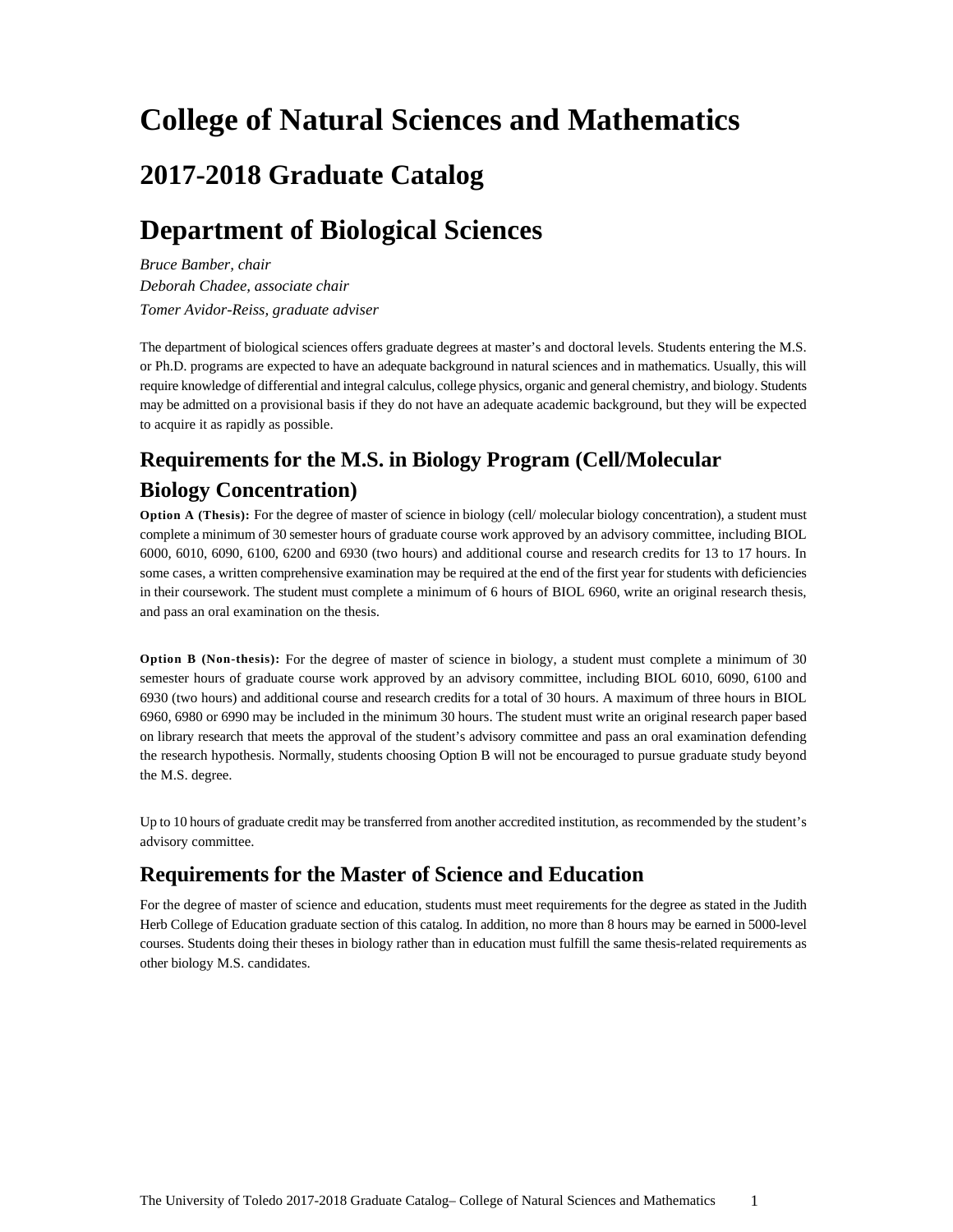# **Requirements for the Ph.D. in Biology Program (Cell/Molecular Biology Concentration)**

The doctoral degree in biology (cell/molecular biology concentration) is awarded to a student who has demonstrated mastery in the field of biology and a distinct and superior ability to make substantial contributions to the field. It is not awarded merely as a result of courses taken, nor for years spent in studying or research. The quality of work and the resourcefulness of the student must be such that the faculty can expect a continuing effort toward the advancement of knowledge and significant achievement in research and related activities.

In general, work for the Ph.D. takes five years of study beyond the bachelor's degree. A substantial portion of this time is spent in independent research leading to a dissertation. Up to 30 hours toward a master's degree may apply as part of the student's doctoral program. Normally 90 semester hours of study beyond the bachelor's degree are required for the Ph.D.

Each student must complete an individualized program of study in the area of cell/molecular biology approved by the student's advisory committee and the department. This course of study must include BIOL 8000, 8010, 8090, 8100 8200 and 8930 (three hours) and additional course and research credits to attain the minimum number of semester hours. Ph.D. candidates must pass a written and oral qualifying examination in the spring of their second year of the program and a final written and oral dissertation defense examination. After passing the qualifying examination, the student must meet each year with their Dissertation Committee and have a first-authorship manuscript accepted by a peer-reviewed scientific journal in order to be qualified for defense of their dissertation research.

Courses numbered at the 5000 and 6000 levels are intended primarily for students at the master's level. Courses numbered at the 7000 and 8000 levels are intended primarily for students at the post-master's (students with a master's degree, or with more than 34 graduate credit hours) and doctoral levels. Courses carrying a dual listing (numbered at both 5000/7000 or 6000/8000 levels) are available to students at both levels. In these cases, there may be substantive differences in the course requirements for students registered at the advanced level.

The department considers experience in teaching to be a vital and significant component of graduate education. Therefore, all graduate students in the Ph.D. program are required to complete at least one semester of formal teaching experience. M.S. students also are expected to acquire teaching experience as part of their graduate programs.

# **Department of Chemistry and Biochemistry**

*Jon R. Kirchhoff, chair Cora Lind-Kovacs, associate chair Don R. Ronning, director of graduate studies* 

# **The Master's Program**

The master's program in chemistry increases the professional competence of the chemist beyond the bachelor's degree. Course work, independent research and small group discussions are emphasized to achieve this goal. The master of science degree can be viewed as an important professional goal or as preparation for study toward the doctoral degree. A nonthesis M.S. option is available for students with full-time employment whose current work responsibilities preclude the possibility of conducting the requisite research for the thesis-based M.S. degree. School teachers, non-traditional students, and employees of local industry who want to earn an M.S. degree for promotions and/or to meet eligibility requirements for teaching positions at regional community colleges may wish to pursue this option. A Professional Science Master's in Green Chemistry and Engineering option is available for students who want to concentrate their M.S. studies on green chemistry principles and incorporate aspects of green engineering, business, and other professional skills into their M.S. degree in chemistry. The PSM option is intended for students seeking jobs in industry, selected government agencies, or non-governmental organizations that require skills beyond those obtained in a traditional chemistry curriculum. The PSM track in Green Chemistry and Engineering is not a research-based M.S. degree.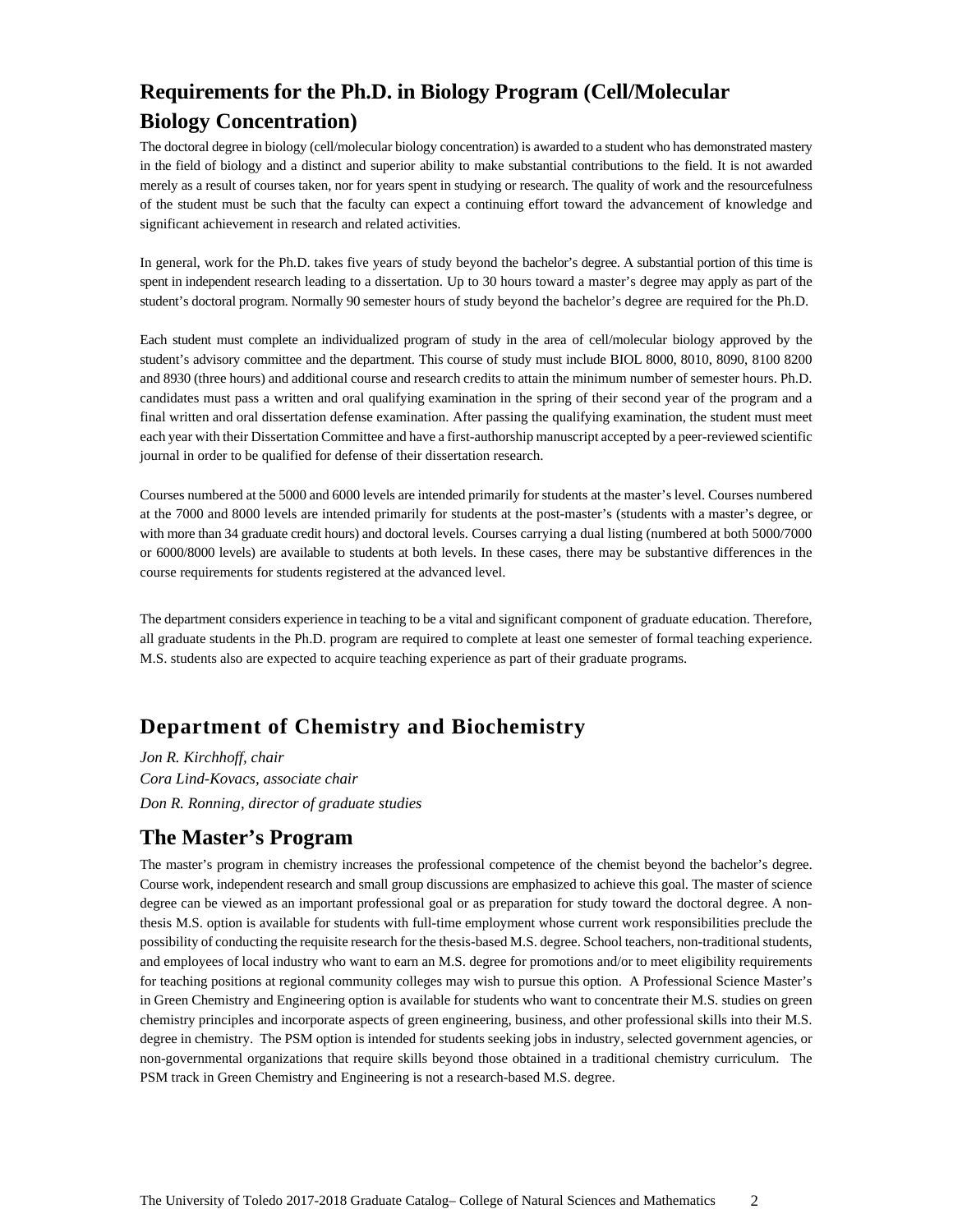### **Requirements for the Thesis-Based Master's Program**

For the degree of master of science, students must meet the following departmental requirements:

- a. The courses presented must total at least 30 hours of graduate credit, including at least four hours of credit in graduate research.
- b. Registration for research seminar is typically required each term the student is enrolled in graduate research.
- c. Each candidate must present a thesis.
- d. Registration for chemistry colloquium is typically required each term, but no more than four hours of credit may count within the required 30 hours.
- e. Each candidate must demonstrate satisfactory performance on a comprehensive oral examination on his or her thesis research, in addition to the public defense of the thesis at a colloquium presentation.
- f. Upon choosing a research director, an advisory committee will be appointed to supervise the research, to administer the comprehensive oral examination, and to approve the thesis. Each student, in conjunction with the director of graduate studies, the research director, and the student's advisory committee, will prepare a plan of study listing the courses and other requirements for the degree. Upon approval, the plan of study becomes the list of course requirements for the degree. Students are required to take four or more 6000-level courses covering at least three different subdisciplines of chemistry as part of the plan of study.
- g. Each student must register and successfully complete CHEM 6940, *Scientific Communication*.

#### **Requirements for the Non-Thesis Master's Program**

For the non-thesis master of science degree, students must meet the following departmental requirements:

- a. The courses presented must total at least 32 hours of graduate credit.
- b. Each student, in conjunction with the director of graduate studies, will prepare a plan of study listing the courses and other requirements for the degree. Upon approval, the plan of study becomes the list of course requirements for the degree. Students are required to take five or more chemistry 6000-level courses (minimum 20 credit hours) as part of the plan of study. To establish breadth in knowledge, at least one course in each of four (out of six) subdisciplines of chemistry (analytical, biochemistry, inorganic, materials, organic, physical) must be completed. Up to 8 hours of 6000-level courses in other fields may also be applied towards the degree with permission of the director of graduate studies.
- c. Registration for chemistry colloquium is required during some terms, but no more than two hours of credit may count within the required 32 hours.
- d. Credit for thesis research or research seminar may not be applied towards the required 32 hours.
- e. Each candidate must participate in CHEM 6940, *Scientific Communication*, and demonstrate satisfactory performance on a departmental literature colloquium presentation.

### **Requirements for the Professional Science Master's Program in Green Chemistry and Engineering**

For the professional science master's degree, students must meet the following departmental requirements:

- a. The courses presented must total at least 36 hours of graduate credit.
- b. Each student, in conjunction with the director of graduate studies and the director of the School of Green Chemistry and Engineering, will prepare a plan of study listing the courses and other requirements for the degree. Upon approval, the plan of study becomes the list of course requirements for the degree. Students are required to take CHEM 6200, CHEM 6210, CHEE 6010, CHEE 6110, BUAD 6600, either EFSB 6690 or 6590, and 12 credit hours of elective graduate coursework in traditional areas of chemistry or chemical engineering.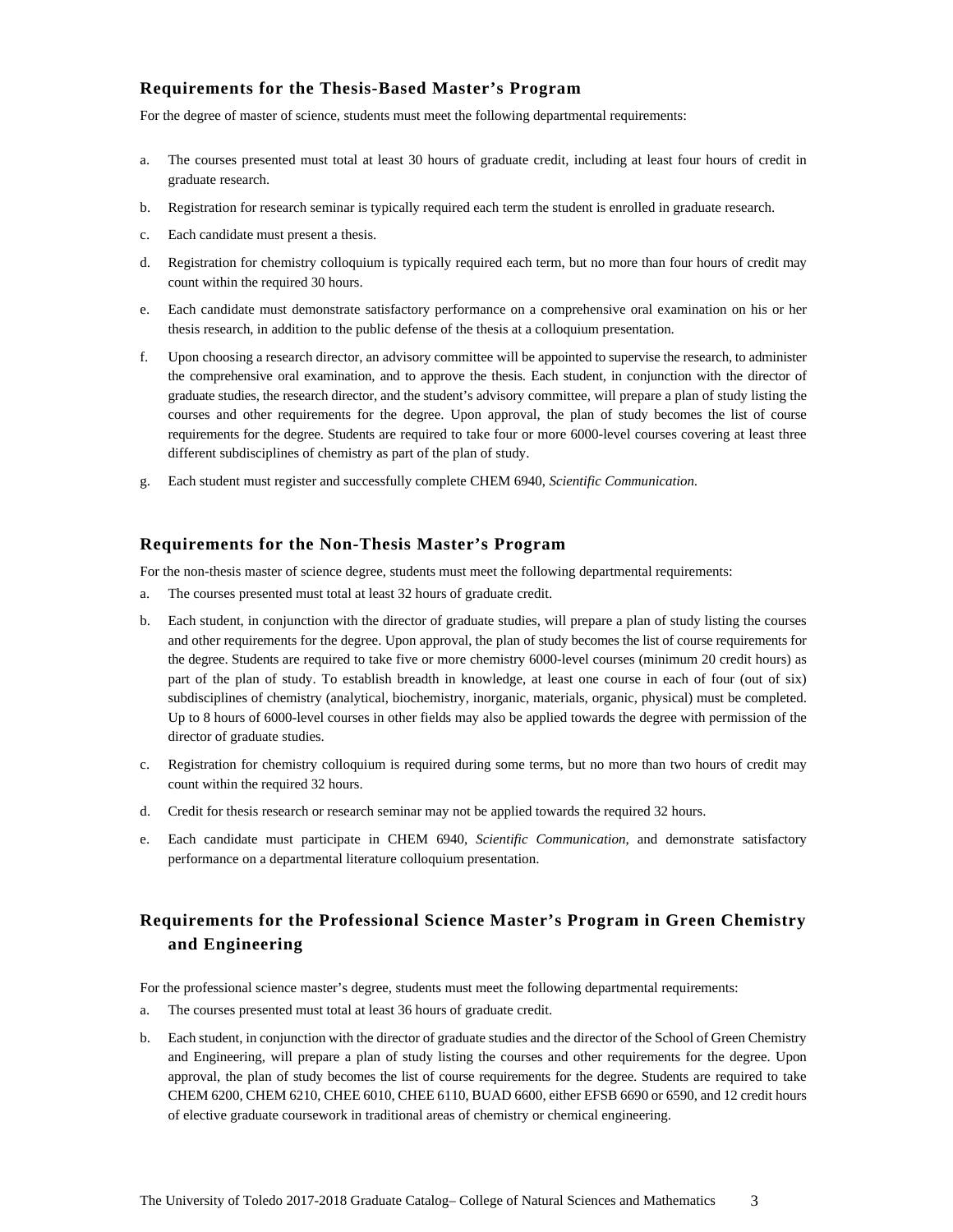- c. Each student must also complete a graduate industrial internship (CHEM/CHEE 6970). The graduate industrial internship must be completed at an industry, governmental organization, or non-governmental organization in an area relevant to green chemistry and engineering. The PSM program director will assist in identifying internship opportunities and must approve all placements. Students who are working or have worked part or full-time in a relevant job may request internship credit for this work experience. The director will evaluate all such requests and give credit if appropriate.
- d. Up to 4 credit hours of 6000-level coursework in a related discipline (e.g., environmental sciences, physics) may be applied to the minimum 12 credit hours of electives if approved by the director of the PSM program and director of graduate studies. Up to 2 credit hours of independent research (CHEM 6980) may also be applied if approved by the director of the PSM program. Research seminar (CHEM 6930) and colloquium (CHEM 6920) cannot be applied towards the 36 hour minimum for the PSM track.

### **Requirements for the Master of Science and Education**

For the degree of master of science and education, students must meet requirements for the degree as stated in the Judith Herb College of Education graduate section of this catalog.

## **The Doctoral Program**

The doctoral program in chemistry is designed to ensure that the student has the basic foundation of knowledge and is equipped with the tools necessary to perform independent research. The emphasis on research recognizes the power of original research to arouse the scientific curiosity of the student, to develop and stimulate creativity, and to encourage further discovery through independent study.

The doctoral program is divided into three stages for the typical student. The first stage establishes, through a set of prescribed courses, the foundation for further training. During this stage, a research director is chosen. During the second stage, the student will pursue research toward the dissertation and undertake comprehensive examinations, including the preparation of the required research proposal. After meeting the comprehensive examination requirements, the student is admitted to candidacy in the third stage of the program. This stage is devoted to research and completion of the doctoral dissertation. The departmental degree requirements are listed in the following section. Further details on examinations and admission to candidacy may be obtained from the department.

#### **Requirements for the Doctoral Program in Chemistry**

Candidates for the doctor of philosophy degree must meet the following requirements:

- a. Each student, in conjunction with the director of graduate studies, the student's research director, and the student's advisory committee, will prepare a doctoral program proposal (plan of study) listing the courses and other requirements for the degree. Upon approval, the program proposal becomes the list of course and other requirements for the degree. Students are required to take six or more 8000-level courses covering at least four different subdisciplines of chemistry as part of the plan of study.
- b. Successful completion of a comprehensive qualifying examination for entry to doctoral candidacy.
- c. Registration for chemistry colloquium is typically required each term.
- d. Registration for research seminar is typically required each term the student is enrolled in graduate research.
- e. Each student must satisfactorily complete two semesters of supervised, half-time teaching.
- f. After admission to candidacy, each student is required to spend a minimum of two consecutive semesters in fulltime study at The University of Toledo.
- g. Dissertation research must be carried out primarily in laboratories of The University of Toledo.
- h. Each candidate must demonstrate satisfactory performance on a comprehensive oral examination on his or her dissertation research, in addition to the public defense of the dissertation at a colloquium presentation.
- i. Each student must register and successfully complete CHEM 8940, *Scientific Communication*.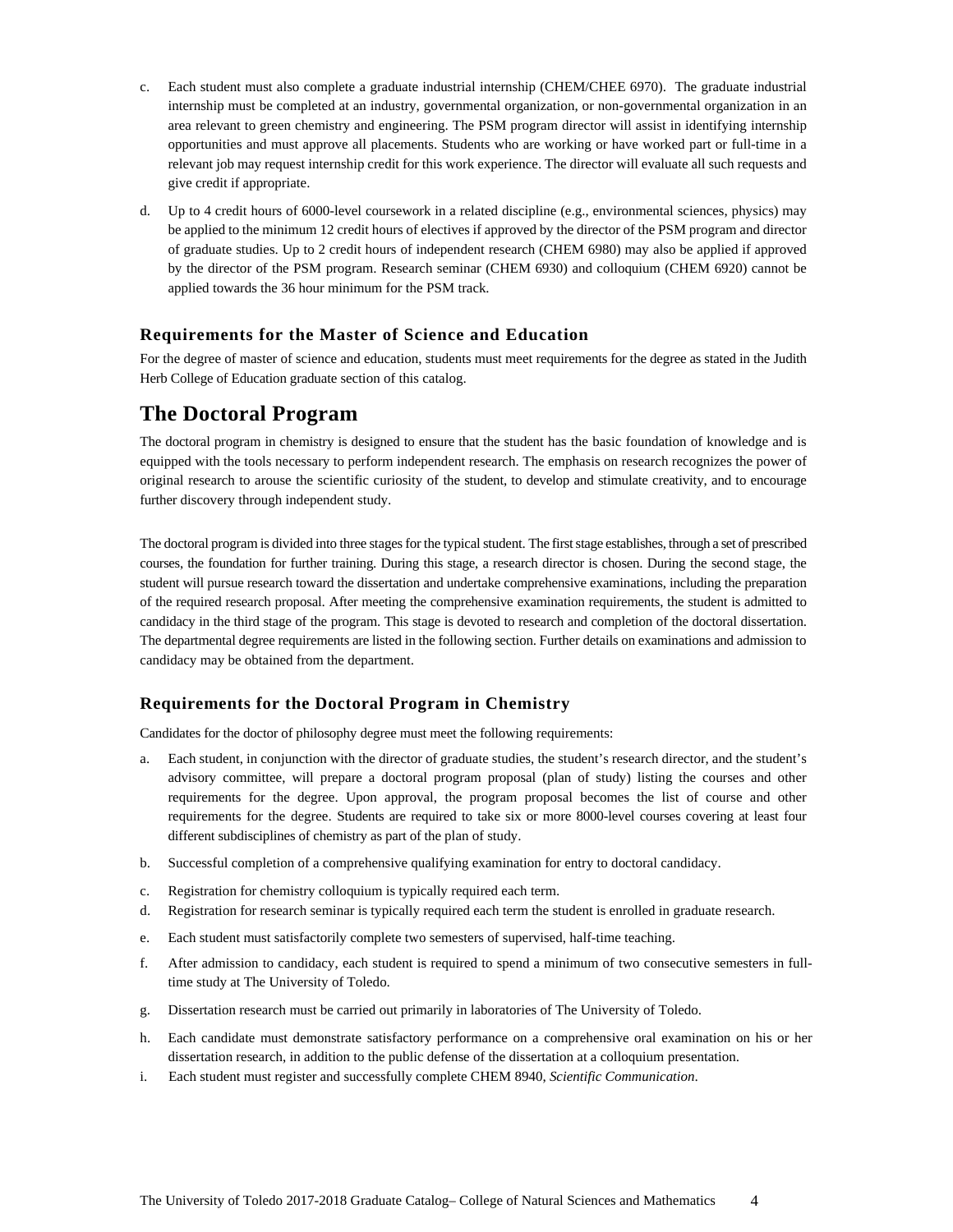# **Department of Environmental Sciences**

*Timothy G. Fisher, chair Johan F. Gottgens, associate chair Daryl L. Moorhead, graduate adviser* 

The department of environmental sciences (DES) offers graduate degrees in geology and biology at the master's level and in biology at the doctoral level. Students entering the M.S. or Ph.D. programs are expected to have an adequate background in the natural sciences and mathematics, but may be admitted on a provisional basis if they lack such a background. Complete program details are available at the department website.

# **Requirements for the Master of Science Programs**

### **Master of Science in Geology**

**Option A (Thesis):** A minimum of 30 credit hours of approved graduate coursework is required for the master's degree in geology (average 42 hours). This includes 24 hours of formal courses (excluding EEES 6960 Thesis Research and 6990 Independent Study) with a minimum of 19 hours in DES that must include EEES 5200 Quaternary Geology, 5240 Soil Science, 5410 Hydrogeology, 6100 Glacial Stratigraphy & Geophysics, 6250 Graduate Launch, 6930-009 Departmental Seminar (1 hr. each semester) and the remaining courses selected with approval of the student's thesis committee taken at the 5000 level or above; all but EEES 6930 must be taken for a letter grade (A–F). Additional credit hours will include EEES 6960 Thesis Research and/or EEES 6990 Independent Study, a maximum of 6 hours of which may be taken for a letter grade, and may also include other DES or non-DES courses that need not be taken for a letter grade. The student must also prepare a thesis consisting of a written report on original independent research conducted by the student under the supervision of his or her thesis adviser (or co-advisers) and defend this thesis before his or her advisory committee.

**Option B (Non-thesis):** The non-thesis option for a master's degree in geology differs from the thesis option (above) by requiring 27 hours of formal courses and a maximum of 3 hours of EEES 6960 Thesis Research or 6990 Independent Study; all but EEES 6930 (seminars) must be taken for a letter grade (A–F). The student also must write an original report based on library research and defend this report before his or her advisory committee.

### **Master of Science in Biology (Ecology Track)**

**Option A (Thesis):** A minimum of 30 credit hours of approved graduate coursework is required for the master's degree in biology (average 42 hours). This includes 24 hours of formal courses (excluding EEES 6960 Thesis Research and 6990 Independent Study) with a minimum of 19 hours in DES that must include EEES 5160 Advanced Environmental Data Management, 6250 Graduate Launch, 6400 Biostatistics, 6600 Foundation of Ecology, 6930-009 Departmental Seminar (1 hr. each semester) and the remaining courses selected with approval of the student's thesis committee taken at the 5000 level or above; all but EEES 6930 must be taken for a letter grade (A–F). Additional credit hours will include EEES 6960 Thesis Research and/or EEES 6990 Independent Study, a maximum of 6 hours of which may be taken for a letter grade, and may also include other DES or non-DES courses that need not be taken for a letter grade. The student must also prepare a thesis consisting of a written report on original independent research conducted by the student under the supervision of his or her thesis adviser (or co-advisers) and defend this thesis before his or her advisory committee.

**Option B (Non-thesis):** The non-thesis option for a master's degree in biology differs from the thesis option (above) by requiring 27 hours of formal courses and a maximum of 3 hours of EEES 6960 Thesis Research or 6990 Independent Study; all but EEES 6930 (seminars) must be taken for a letter grade (A–F). The student also must write an original report based on library research and defend this report before his or her advisory committee.

### **Master of Science and Education in Biology (Ecology Track) and**

### **Master of Science and Education in Geology**

The master of science and education (MSE) is a degree offered by the Judith Herb College of Education in collaboration with the College of Natural Sciences and Mathematics. Within the degree program, area concentrations are possible in both biology and geology. Students must meet requirements for the degree as stated in the Judith Herb College of Education graduate section of this catalog.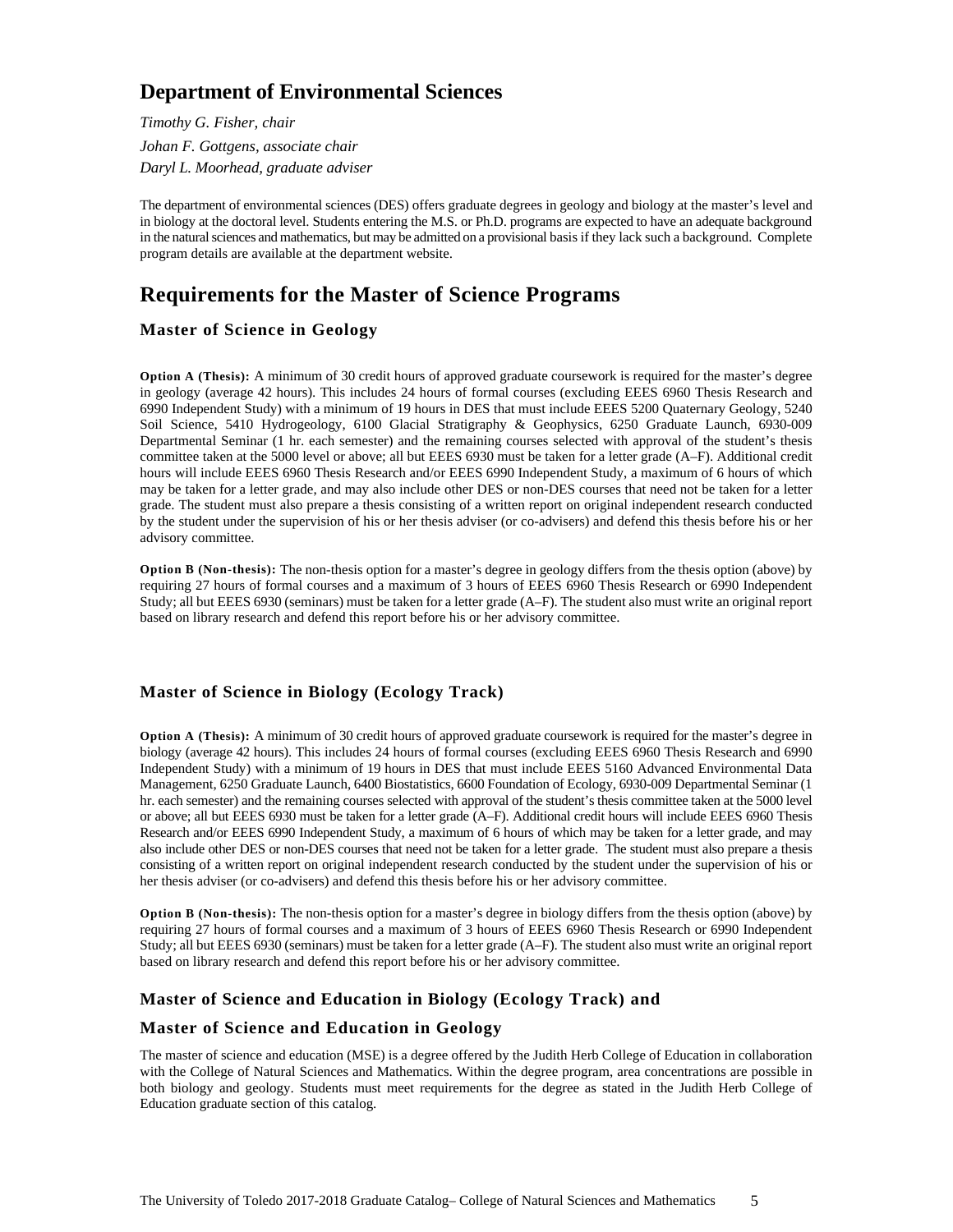# **Requirements for the Doctoral Program in Biology (Ecology Track)**

The doctoral degree in biology (ecology track) is awarded to a student who has demonstrated mastery in the field of biology and a distinct and superior ability to make substantial contributions to the field. The quality of work and the resourcefulness of the student must be such that the faculty can expect a continuing effort toward the advancement of knowledge and significant achievement in the discipline.

In general, work for the Ph.D. requires a minimum of 90 credit hours of study beyond the bachelor's degree. A substantial portion of this time is spent performing independent research leading to an original thesis that has substantially more depth than a MS thesis. Work performed toward a MS may apply in part to the student's doctoral program.

Each student must complete an individualized program of study in an area of ecology that is approved by the student's advisory committee. This program must include 24 hours of formal courses (excluding EEES 8960 Thesis Research and 8990 Independent Study) with a minimum of 19 hours in DES that must include EEES 5160 Advanced Environmental Data Management, 8250 Graduate Launch, two semesters of statistics (e.g., EEES 8400 Biostatistics and an advanced statistics course such as EEES 8650 Statistical Modeling in Environmental Sciences), EEES 8600 Foundations of Ecology, 8930-009 Departmental Seminar (1 hr. each semester), and the remaining courses selected with approval of the student's thesis committee taken at the 7000 level or above; all but EEES 8930 (seminars) must be taken for a letter grade (A– F). Additional credit hours will include EEES 8960 Thesis Research and/or EEES 8990 Independent Study, a maximum of 6 hours of which may be taken for a letter grade, and may also include other DES or non-DES courses that need not be taken for a letter grade. Students must pass a written qualifying examination during the first two years of study and an oral comprehensive examination involving a defense of their research proposal.

All graduate students in the Ph.D. program are required to complete at least one semester of formal teaching-assistant experience before graduation. In addition, before a student graduates, she or he is to: (1) submit a manuscript on their research to a scholarly, peer-reviewed journal; (2) give a presentation of their research at a professional conference; and (3) make an oral presentation on their research at a scholarly forum (an oral presentation at a professional conference would satisfy both latter requirements, but a poster presentation would not).

# **Department of Mathematics and Statistics**

## *Don White, Chair Alessandro Arsie, Associate Chair Geoffrey Martin, Graduate Admissions*

A full description of programs and requirements, with syllabi for exams, is available from the department office or on its Web site at *www.math.utoledo.edu.* The paragraphs below represent a synopsis of the essential elements.

#### **Requirements for the Master's Programs**

#### **Master of Arts**

To obtain the Master of Arts degree in mathematics, students must complete a minimum of 30 semester hours of graduate credit excluding 6930 and 6940 and meet the following requirements:

- 1. Complete two-semester sequences in Abstract Algebra (5330, 5340), Real Analysis (5820, 5830), and Topology (5450, 5460), and a semester course in Complex Variables (5880).
- 2. Complete one, two-semester sequence at the 6000 level in Algebra (6300, 6310), Topology (6400, 6410), Differential Geometry (6450, 6460), Differential Equations (6500, 6510), Real Analysis (6800, 6810), or Complex Analysis (6840, 6850).
- 3. Complete one of the following courses: Classical Differential Geometry (5540), Ordinary Differential Equations (5800), Partial Differential Equations (5810), Calculus of Variations and Optimal Control Theory I, II (5860, 5870), or any course at the 6000 level listed under item 2.
- 4. The student must pass a three-part comprehensive examinations or write a master's thesis. If a thesis is elected, the student must take an oral examination on the general area of the thesis.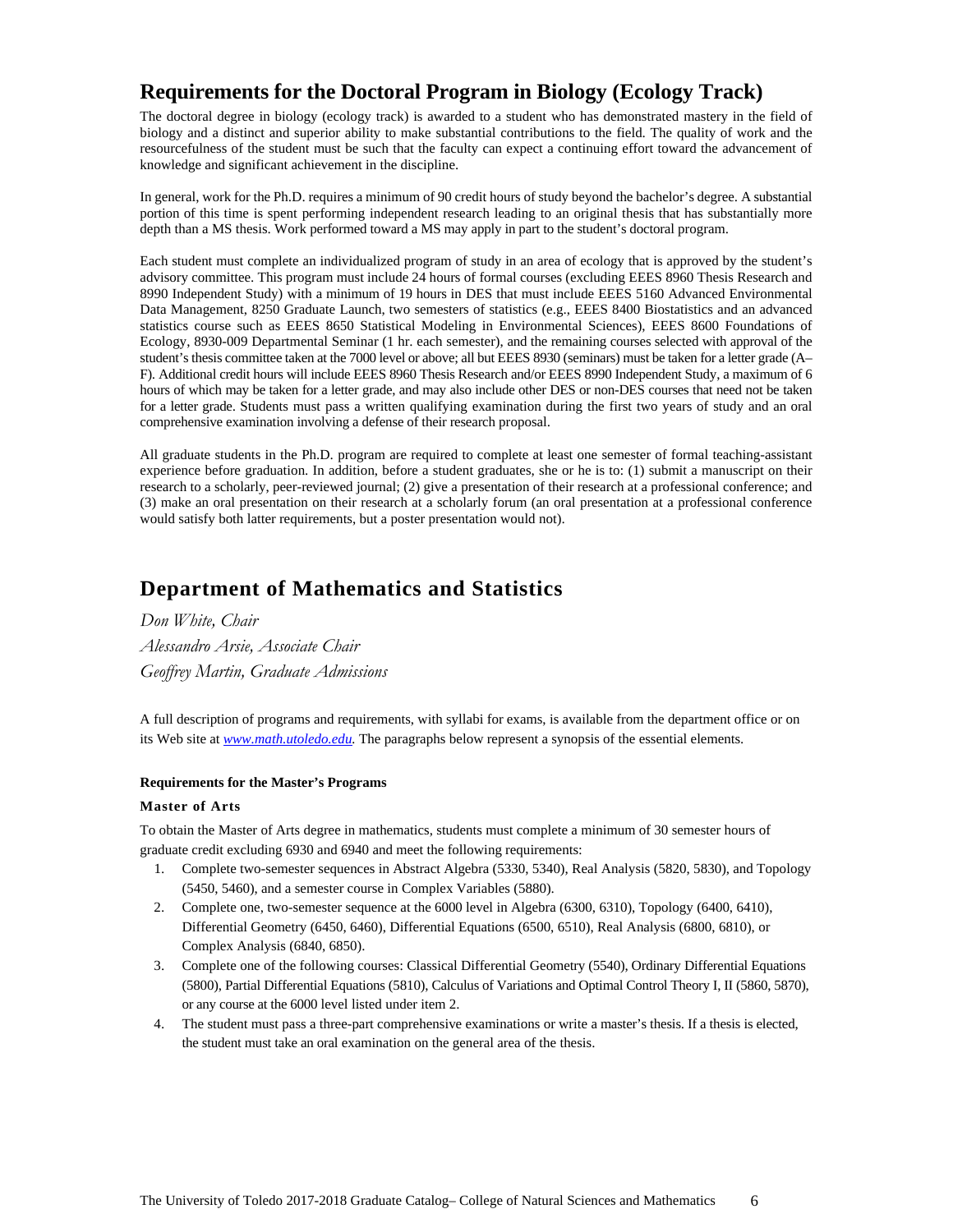#### **Master of Science**

The degree of Master of Science can be obtained in either applied mathematics or statistics..

Applied Mathematics: To obtain the degree of Master of Science in the applied mathematics option, the student must complete a minimum of 30 semester hours of graduate credit and meet the following requirements:

- 1. Complete two-semester sequences in Numerical Analysis (5710, 5720), Real Analysis (5820, 5830), and Differential Equations (6500, 6510), and a semester course in Complex Variables (5880).
- 2. Remaining courses may be chosen from the following: Functional Analysis I, II (6820, 6830), Classical Differential Geometry (5540), Differential Geometry I, II (6440,6450), Dynamical Systems (6520), Methods of Mathematical Physics (6720), Discrete Structures and Analysis of Algorithms (5380), Introduction to Theory of Probability (5680), Introduction to Mathematical Statistics (5690), Linear Statistical Models (5620), Ordinary Differential Equations (5800), Partial Differential Equations (5810) or Calculus of Variations and Optimal Control Theory I, II (5860, 5870).
- 3. The student must pass a two-part comprehensive examination or submit and defend a master's thesis.

Statistics: To obtain the degree of Master of Science in the statistics option, the student must complete a minimum of 36 semester hours of graduate credit and meet the following requirements:

- 1. Complete Introduction to Theory of Probability (5680), Introduction to Mathematical Statistics (5690), Advanced Statistical Methods I (5600), Advanced Statistical Methods II (5610), Linear Statistical Models (5620), Theory and Methods of Sample Surveys (5630), Statistical Computing (5640), Categorical Data Analysis (6620), Nonparametric Statistics (6630), Topics in Statistics (6640), Statistical Inference (6650), and Multivariate Statistics (6690).
- 2. Pass a two-part comprehensive examination, one part in probability and statistical theory and one part in applied statistics.

#### **Master of Science and Education or Master of Arts and Education**

For the degree of Master of Arts and education, students must meet requirements for the degree as stated in the Judith Herb College of Education graduate catalog. The following requirements must also be met:

- 1. A minimum of 33 hours of graduate credit must be completed. Colloquium (6930) and Proseminar (6940) do not count toward the 33 hours. At least 18 hours must be in Mathematics and 9 in Education with the remaining 6 elected in consultation with the advisors. As part of the elective 6 hours a student may write a paper in mathematics education or an expository paper in mathematics.
- 2. The total graduate and undergraduate program must include the following: at least six hours of abstract algebra and/or linear algebra, six hours in geometry, statistics, probability and/or computer programming, three to six hours of analysis (beyond calculus), three hours of complex analysis and one course in logic and foundations.
- 3. The student must pass comprehensive examinations in three of the areas of study of mathematics. The exact areas are to be arranged with the adviser.
- 4. For information on the education course requirements, see the program description provided by the Judith Herb College of Education.

#### **Requirements for the Doctoral Program**

The doctorate in mathematics is offered with concentrations in either pure mathematics, applied mathematics or statistics. The broad requirements for these programs are as follows:

- 1. A student must pass a qualifying examination within two years of entering the program. Mathematics students must pass two topics chosen from algebra, topology, differential equations and real analysis. For statistics students, the two topics must be measure-theoretic probability-theory of statistics and real analysis.
- 2. A minimum of 90 hours of graduate credit must be completed; 60 hours if the student holds a master's degree upon entry. Colloquium (6930) and Proseminar (6940) are excluded. Mathematics students must complete twosemester sequences at the 6000 level in algebra, topology, real analysis, and complex analysis. Statistics students must complete measure-theoretic probability, theory of statistics, and other 6000-level courses selected in consultation with the Statistics graduate advisor..
- 3. The student must pass an oral examination in the general area of the intended thesis research within one year of passing the qualifying examination.
- 4. All doctoral students are expected to spend two consecutive semesters in supervised teaching. Enrollment in the Proseminar is mandatory every semester if credit hour limitations allow it.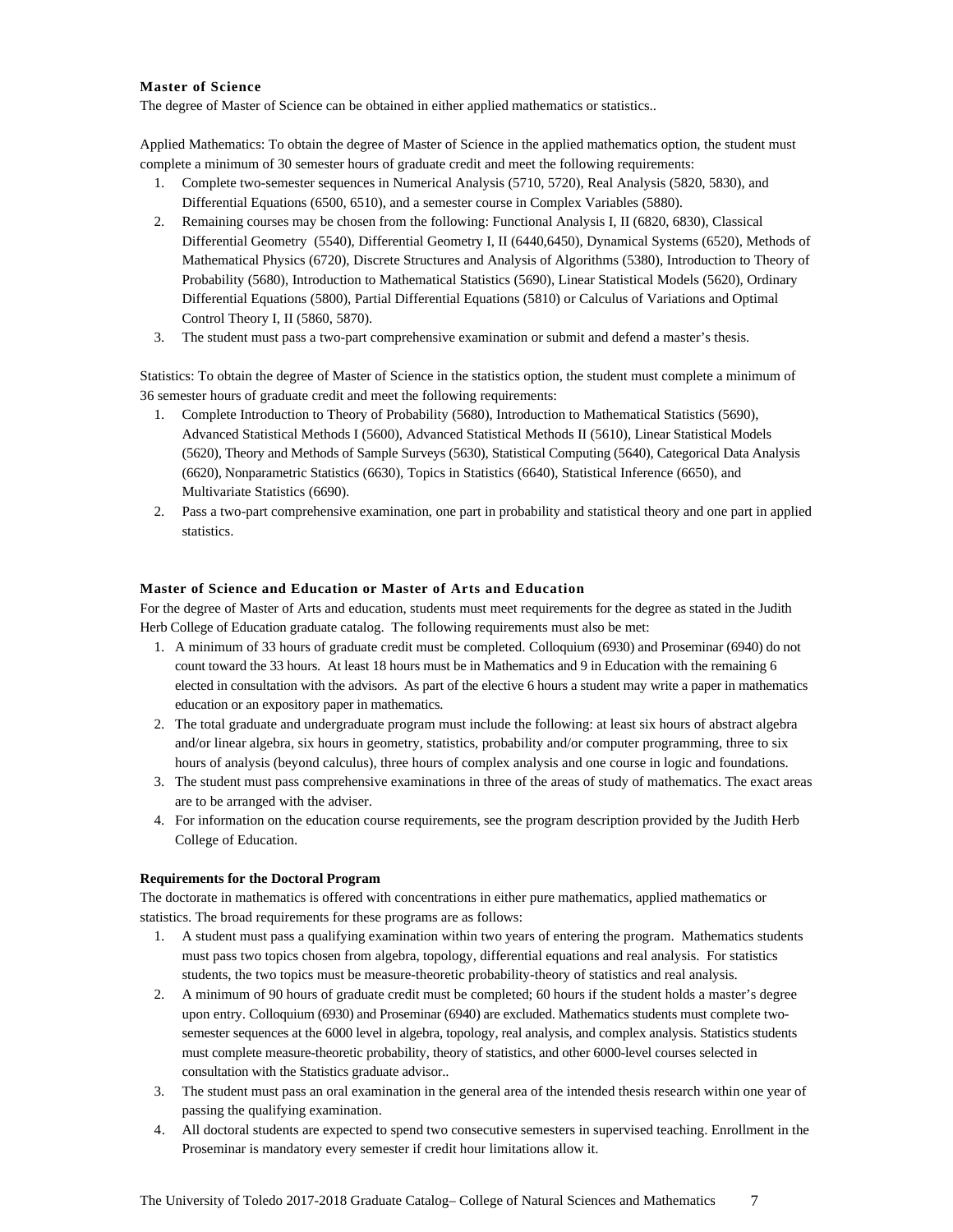5. The student must write a Ph.D. doctoral dissertation under the direction of a faculty member. Before completing the dissertation, the student must report on it in an open seminar. An outside examiner must approve the completed dissertation, and the student must defend it before a faculty committee appointed for that purpose.

## **Department of Physics and Astronomy**

*Sanjay V. Khare, chair Song Cheng, graduate adviser* 

# **Requirements for the Master's Degree**

For the master of science or master of science and education, a student must complete 30 hours of graduate credit that includes the following:

- (a) PHYS 6140 and an additional 15 hours of graduate course credit in physics, with six of the 15 hours numbered above 6000. Credit in PHYS 5900, 6010 and/or 6020 will not count toward either degree.
- (b) The student must present a satisfactory thesis based on directed research, for no more than eight credit hours.
- (c) The remaining hours within the 30 total may be chosen from graduate courses approved by the student's committee. In some cases students working toward the Ph.D. may earn the M.S. degree without formal presentation of the M.S. thesis if they have passed the Ph.D. qualifying examination, satisfied the course requirements for the M.S., and completed a research project under the supervision of a research adviser. Students meeting these requirements may petition the department to grant the M.S. without formal presentation of a thesis.

### **M.S. in Physics with Materials Science Option**

A master of science degree in physics with a materials science option is available. For this degree, a student must complete 30 hours of graduate credit, including the following:

- (a) PHYS 6140, 6540, 6550 and an additional 12 hours of graduate course credit in physics with six of the 12 hours numbered above 6000 (no degree credit for PHYS 5900, 6010 or 6020).
- (b) The student must present a satisfactory thesis based on directed research, for no more than eight credit hours.
- (c) The remaining hours within the 30 total may be chosen from any graduate courses approved by the student's committee.

### **Professional Science Masters in Photovoltaics**

The PSM-PV is designed for students with an undergraduate degree in Physics, Chemistry, an Engineering discipline (e.g. Electrical, Chemical, or Mechanical), or an otherwise related field. For the degree of Professional Science Masters in Photovoltaics, a student must complete 37 hours of graduate credit including the following.

PHYS 6020 (Physics Journal Seminar, 2 hrs), PHYS 6250 (Classical Electrodynamics I, 3 hrs), PHYS 6280 (Photovoltaic Materials and Device Physics Laboratory, 3 hrs), PHYS 6320 (Quantum Mechanics I, 3 hrs), PHYS 6630 (Semiconductors I, 3 hrs), PHYS 6940 (Industrial Internship, 6 hrs), PHYS 6960 (MS Thesis Research in PV, 2 hrs), PHYS 6980 (Fundamentals of Solar Cells, 3 hrs), PHYS 6990 (Independent Study, 3 hrs), and BUAD 6600 (Supply Chain Management, 3 hrs), INFS 6560 (System Analysis and Design, 3 hrs), and either EFSB 6590 (New Venture Creation, 3 hrs) or EFSB 6690 (Technology Commercialization, 3 hrs). No thesis is required; however, students are expected to make an oral presentation based on research and independent study.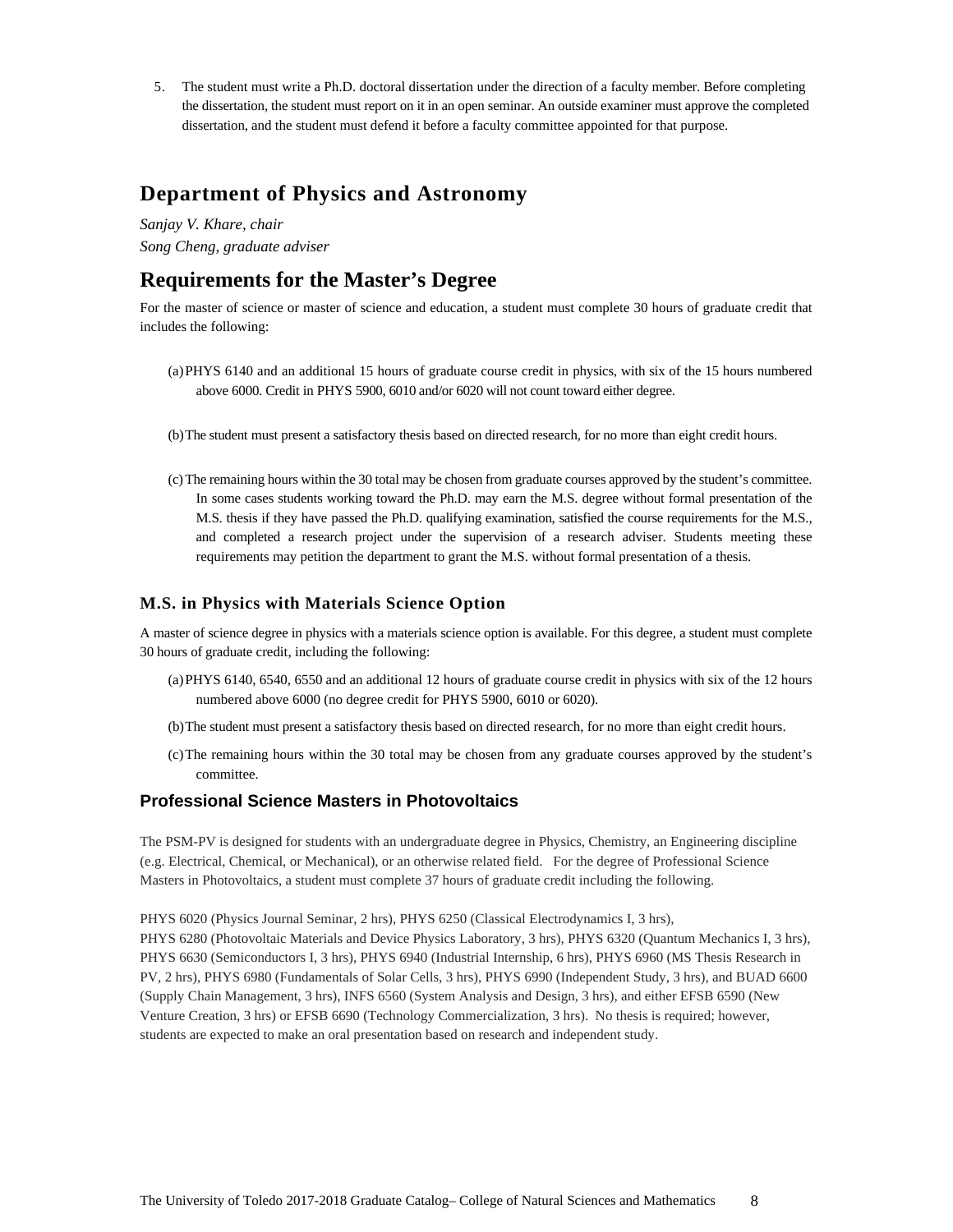#### **Coursework-Intensive M.S. in Physics**

For the coursework intensive M.S. in Physics the student must complete at least 30 hours of graduate credit including the following:

- (a) At least 24 hours of graduate course credit in physics, with at least 12 of the 24 hours numbered above 6000. Credit in PHYS 5900 (Research Techniques), 6010 (Colloquium), and/or 6020 (Journal Seminar) will not count toward the degree. No more than 6 hours of graduate research course credit may count towards the 24 hours. Additional hours to complete the 30 total required hours may be chosen from any courses approved for graduate credit with the approval of the student's advisory committee.
- (b) In addition to the required coursework, a student must prepare a project report based either on literature research or independent research or a combination thereof, conducted under the supervision of the student's project advisor or co-advisors. The report should be prepared in accordance with the format specified by the advisory committee and the student should present an oral defense of the project results.
- (c) The student must maintain at least a 3.0 grade point average (on a 0-4.0 scale) for both the overall coursework as well as for courses taken within the Department of Physics & Astronomy.

#### **Master of Science and Education**

For the degree of master of science and education, students must meet requirements for the degree as stated in the Judith Herb College of Education graduate section of this catalog.

## **Requirements for the Doctoral Program**

For the doctor of philosophy degree, a student must complete a total of 90 hours of graduate credit including the following: MATH 6730; PHYS 7220, 7250, 7260, 7320, 7330 and 7450; at least 18 additional hours of credit in physics in courses numbered higher than 6100 approved by the student's committee; and 30 to 48 hours allowed for the dissertation research, depending on the nature of the research and the needs of the student. Credit in PHYS 5900, 6/8010, 6/8020, 6/7030 or 7910 will not count toward degree requirements.

The doctoral degree requirements include a Ph.D. qualifying examination, a comprehensive examination, and a final oral examination. Passing the qualifying examination is a prerequisite for status as a Ph.D. candidate in physics. After passing the qualifying examination, the doctoral student must select a field of specialization. A faculty committee is formed, chaired by the research adviser, to evaluate the student's progress and to establish an appropriate program of course work. This committee administers the oral comprehensive examination, after which only the dissertation research requirement remains. The graduate program ends with the student presenting the dissertation and defending it satisfactorily in an oral examination.

#### **Ph.D. in Physics with Concentration in Astrophysics**

The Ph.D. in physics with concentration in astrophysics satisfies all the requirements for the Ph.D. in physics while preparing students for a career in astronomy and astrophysics.

To fulfill the requirement of 18 hours of credit in physics courses numbered above 6100, the concentration requires:

- PHYS 6/7810-20-30-40 [Stellar Astrophysics I and II, Galactic Astronomy I and II]
- Two related elective courses, which may include: PHYS 6/7710 [Atomic Physics], PHYS 6/7720 [Atomic and Molecular Spectroscopy], PHYS 6/7740 [Nuclear Physics], PHYS 8860 [General Relativity], or PHYS 8870 [Cosmology] or other appropriate courses

In addition:

- Three hours of PHYS 6/8980 [Special Topics] on an astrophysics-related topic or PHYS 6/8890 [Current Issues in Astrophysics]
- A satisfactory dissertation in astronomy or astrophysics with a supervisor who is a member of the Ritter Astrophysical Research Center.